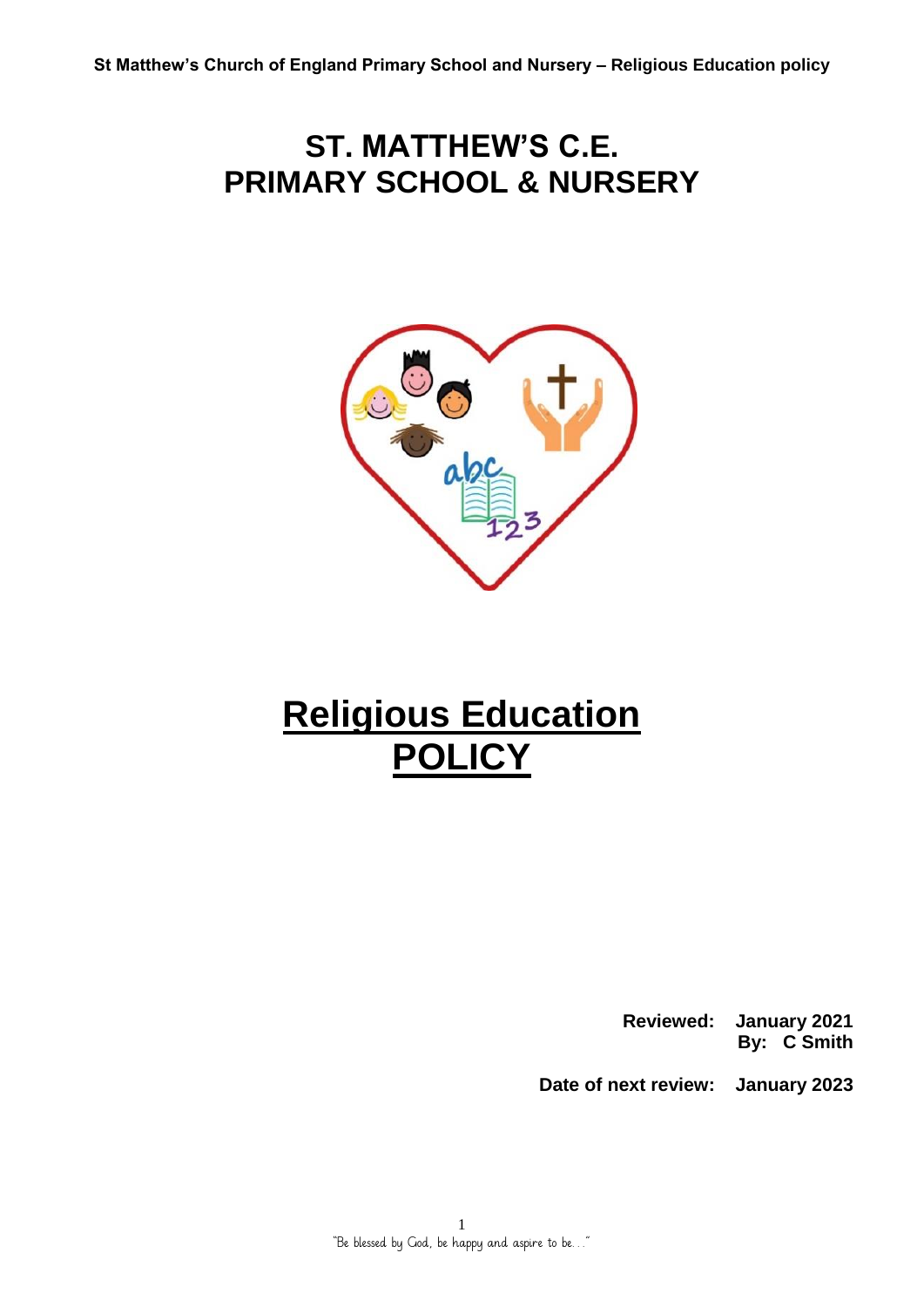### **St Matthew's Church of England Primary School and Nursery Religious Education Policy**

In this Church of England school, the Religious Education provided is in conformity with the rites, practices and doctrines of the Church of England as laid down in the Trust Deed.

RE plays a major part in promoting the Christian aims, values and ethos of our school as expressed in the mission statement.

#### Mission Statement:

St. Matthew's C.E. Primary School and Nursery is dedicated to providing an education which enables every child to fulfil their best potential. It seeks to promote academic, emotional and spiritual growth in a Christian environment, welcoming children drawn from diverse cultures.

Our whole school curriculum including RE also promotes our vision statement as set out below.

#### Vision Statement:

Inspired by Jesus' words (Matthew 5: 1-12), we strive to promote academic, emotional and spiritual growth in a Christian environment for all members of our school family. We can all **'Be blessed by God, be happy and aspire to be…'**

The school has adopted the RE syllabus produced by the Blackburn Diocesan Board of Education and the North Lancashire District of the Methodist Church alongside the scheme 'Understanding Christianity'.

Following Diocesan guidelines, the proportion of the curriculum time to be allocated to RE should be approximately 5%.

Within that, the balance of time allocated to Christianity should be 80% and to other faiths 20%. If appropriate, the non-Christian faiths should be drawn on when studying the syllabus units to develop and deepen understanding. This will also help to keep the balance of time spent on non-Christian faiths while following all the units of the Diocesan syllabus.

Appreciating the different faiths of children attending the school and that of the community, the other faiths studied will be predominantly Islam, with Hinduism, Sikhism, Judaism and Buddhism as subsidiary areas following the Lancashire Agreed Syllabus.

Elements of the RE syllabus may be reinforced through Collective Worship within the school, (reference being made to the Collective Worship Policy). Particular attention should be made to celebrate festivals from all the religions studied within Collective Worship.

Links with St. Matthew's Church are to be fostered where appropriate, as there are opportunities to develop relationships with holy places of other faiths in the community.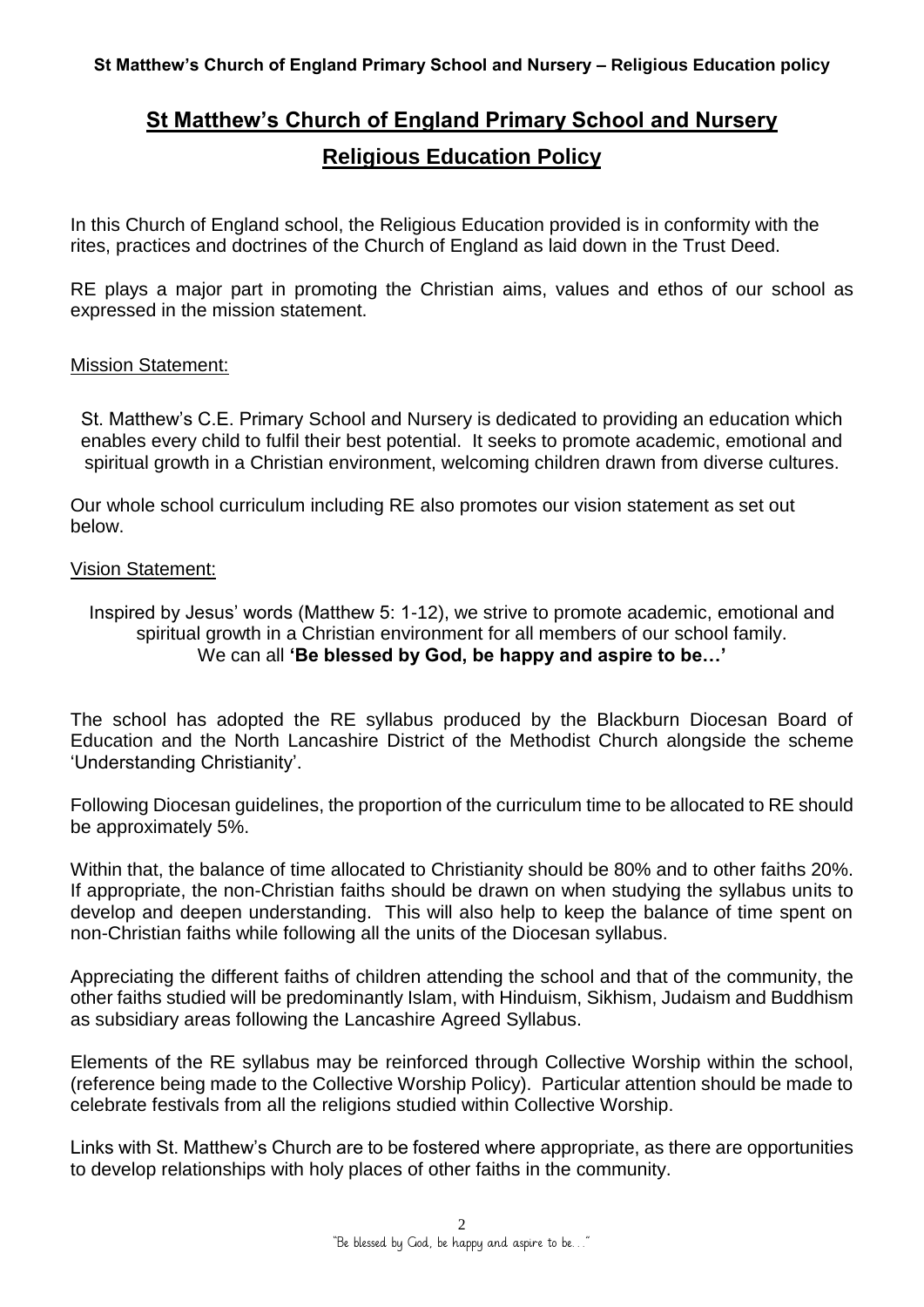#### **St Matthew's Church of England Primary School and Nursery – Religious Education policy**

#### Responsibility for the policy

In Voluntary Aided Schools, the management of RE is a distinctive role of the Governors and Headteacher. The policy has been written in consultation with the staff of the school following Diocesan guidelines and approved by the Governing body in January 2021. It is to be reviewed every 2 years by the co-ordinator before being presented to staff and Governors.

The RE co-ordinator is responsible for implementation/co-ordination of the policy. Last reviewed January 2021. Next to be reviewed Spring 2023 and in line with the new Blackburn Diocesan Syllabus released in spring 2018.

#### Statement of aims

At St. Matthew's we believe in teaching R.E. so children are able to discover more about themselves, others and God. We encourage children's values and spiritual development to be explored and experienced throughout the whole school.

*"In Church of England schools the students and their families can expect a religious education curriculum that is rich and varied, enabling learners to acquire a thorough knowledge and understanding of the Christian faith. Church schools should provide a wide range of opportunities for learners to understand and to make links between the beliefs, practices and value systems of the range of faiths and world views studied. Church schools should use some form of enquiry approach that engages with, for example biblical text, and helps develop religious and theological literacy. Links with the Christian values of the school and spiritual, moral, social and cultural development are intrinsic to the RE curriculum and should have a significant impact on learners."* 

RE Statement of Entitlement: The Church of England Education Office 2016.

In this school, RE should:

- Nurture pupils own personal faith/commitment within a clear ethos of respect for those children of the differing faiths.
- Contribute to pupils' personal development including spiritual, moral social and cultural development, with reference to the school PSHE policy and curriculum.
- Give pupils a sound knowledge and understanding of the Christian faith.
- Give pupils the opportunity to explore the nature of religious language and symbolism.
- Value pupils' own faith and introduce them to other world faiths
- Experience Christian faith and places of worship.
- Explore Christianity as a world faith.

#### Content and approach

The Christian and NCF element of the RE curriculum will be based on the objectives within the Blackburn Diocesan syllabus along with Understanding Christianity and the teaching activities and resources recommended.

The yearly themes to be taught will follow the Diocesan agreed syllabus and the units covered within each term will follow the curriculum overview given by subject leader. All teachers should clearly follow the hours stated for each unit to enable the unit to be covered properly. A suggested amount of hours per week would be 1 hour 20 minutes for each class. This may be an hour lesson and 20 minutes of class worship.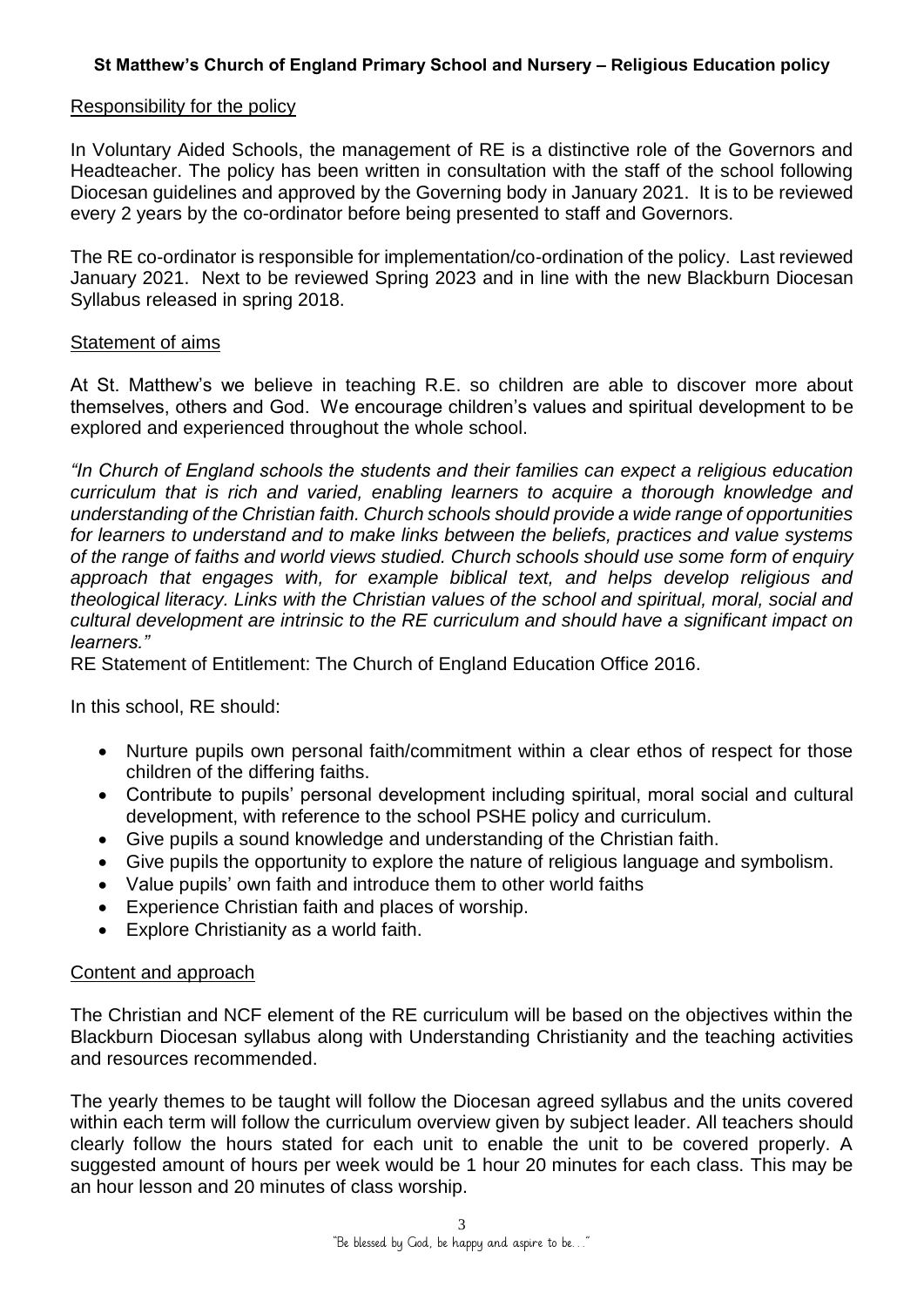#### **St Matthew's Church of England Primary School and Nursery – Religious Education policy**

Staff must follow the non-negotiable list for presentation of books, floor books and displays (see appendix 1).

#### Progression and Monitoring

RE will be monitored by the co-ordinator on a termly cycle and with reference to the school improvement plan. To monitor standards and progression throughout the school, records will be kept according to the Diocesan guidance and list of expectations for children to have reached by the end of KS1 and KS2. These records should begin at foundation level and follow the child through school. All staff will be given a timetable of monitoring at the beginning of each term.

#### Special Education Needs provision

Teachers will plan activities according to the needs and abilities within the class, differentiation for the more-able and the less able appropriately. The needs of children on the SEN register will be accounted for and appropriate to their TLPs, with reference to the SEN policy.

#### Assessment

Teachers will assess RE with reference to the assessment and the marking policies. Parents will be informed on their child's progress at regular parent evenings and a written report given at the end of the year as part of the child's annual written report. Levelled pieces of work will be collated termly by the co-ordinator alongside the assessment framework 2018 in which the children's progress will be stated. The children's work will be assessed against the ladder of expectations (Blackburn Diocese) as a whole class and whether the child is below, on track or exceeding expectations personally. These will be collated into whole school trackers in order to see progress made over time.

#### Resources

Appropriate resources will be ordered and collated by the co-ordinator. Also, resources may be drawn from the resources bank at Church House for a limited period of time. EMA resources are also available for loan to teach non-Christian faiths.